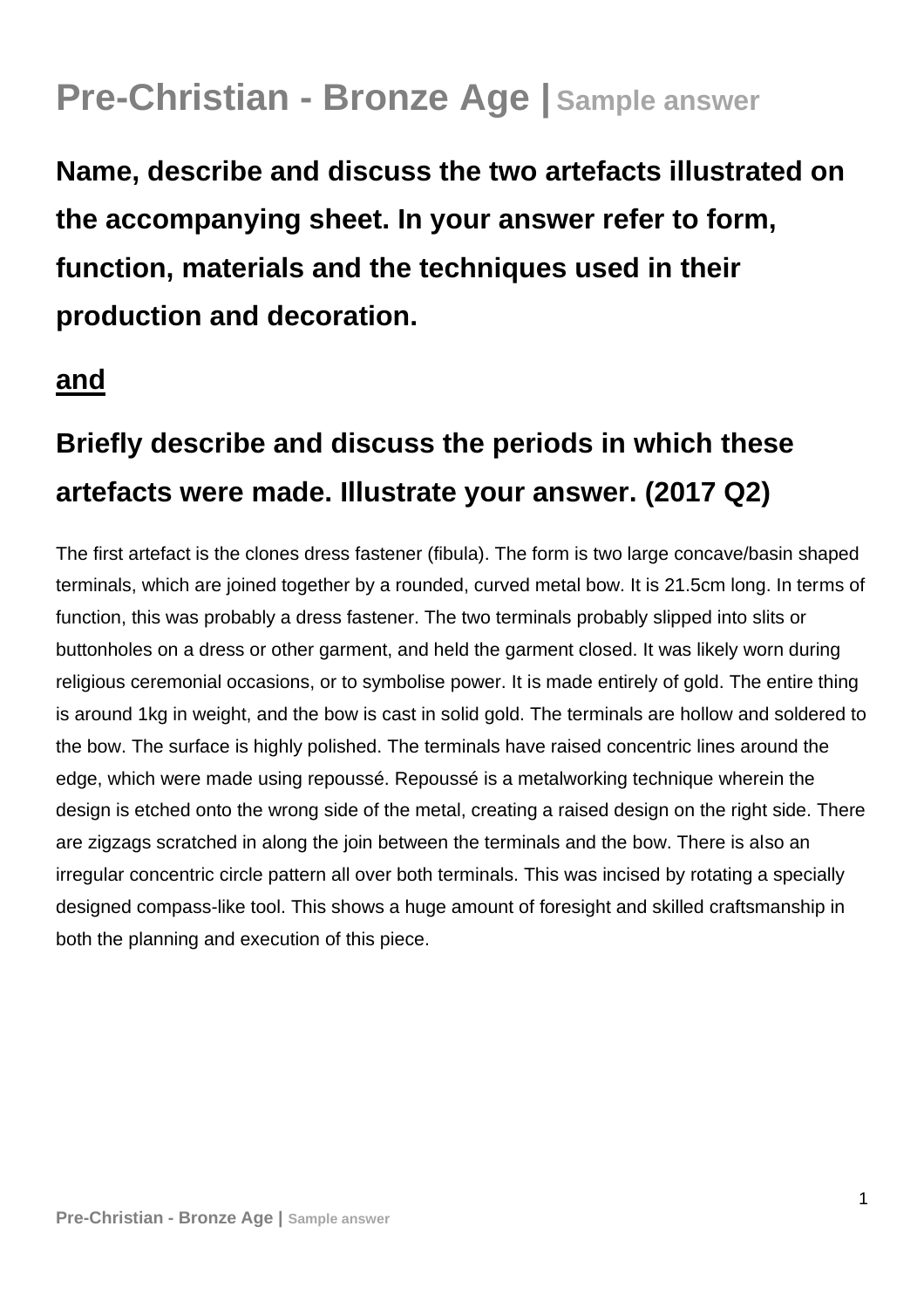

The second artefact is the Broighter Collar. This comes from the Broighter Hoard, discovered in 1896. Its form is two semi-circular cylinders, which were once joined by a hinge. This hinge is now missing. There is a two-part locking device at the terminals. The function was an ornamental collar worn to indicate status, fastened around the neck by a locking device. It was possibly worn during pagan rituals or before going into war. It may also have been an offering to the sea god Manannán or some other pagan deity. It is made entirely from gold. The main structure is made from 2 sheets of gold, which were curved into tubes before being soldered together. They were probably filled with sand for support in the shaping process. Curvilinear La-Tené motifs are added using chasinga technique where the sheets were placed over a moulded surface before being beaten into shape. This is more precise than repoussé. There are spirals and stylised leaves in high relief, this interlocking S-shaped scrolls and trumpet shapes. Some of the spirals have been soldered on. Some of the background between designs has been cross-hatched/etched using a scriber or compass. This creates a contrast with the smooth relief. The lock mechanism is called a mortise and tenon lock.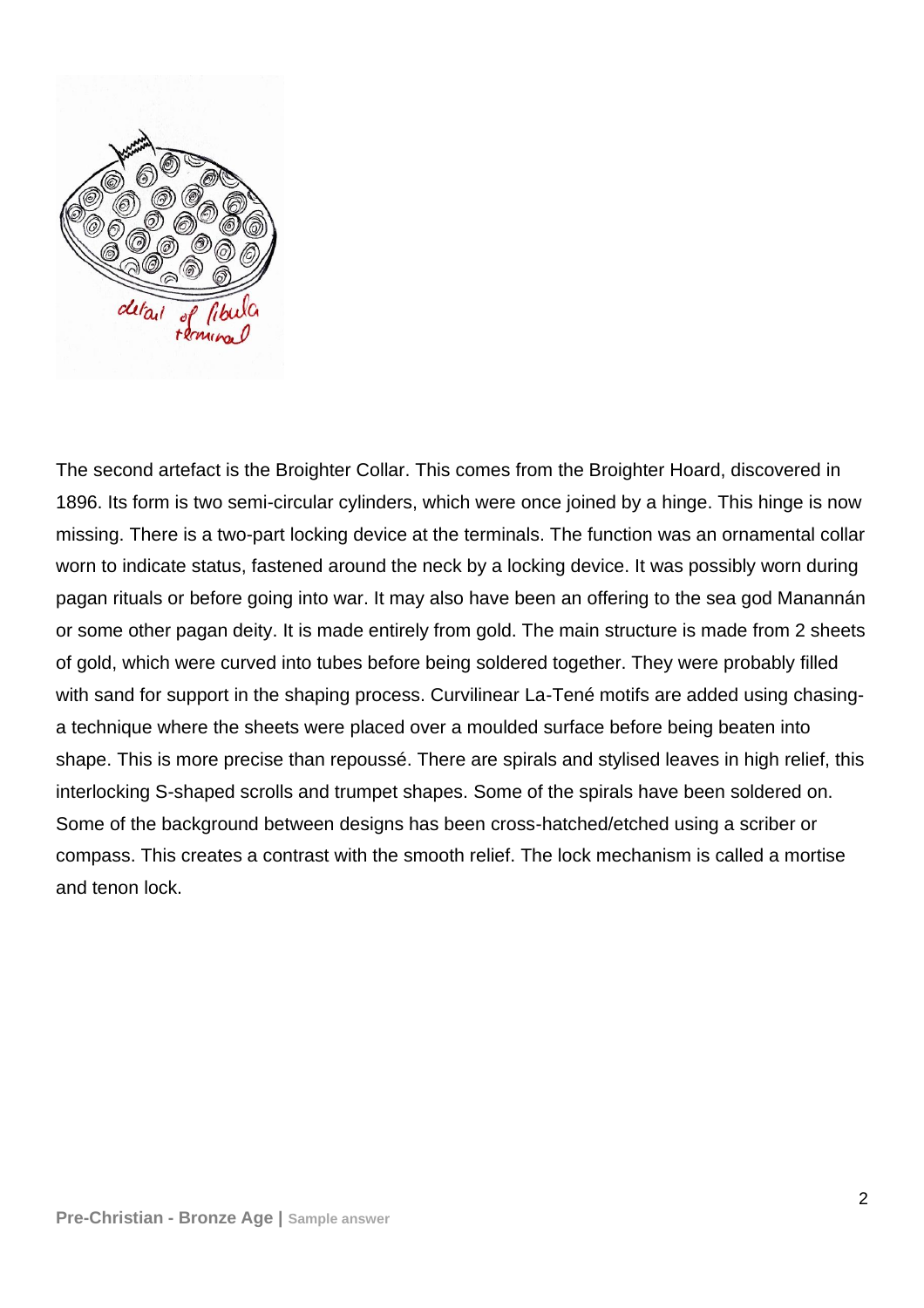

Artefact 1 was made during the late bronze age, which lasted from 1200-500 BC. A number of new techniques had been developed around 900BC, including soldering, casting, riveting and the use of gold foil. The Bronze Age was characterised by skilled metalworkers and attention to detail and, though this artefact is actually made from gold, the use of bronze. Bronze is an alloy of tin and copper and was found to be much stronger than either of those two metals. Gold was sourced as alluvial gold in Tyrone and Wicklow, panned as nuggets in riverbeds and melted together to form ingots. The Bronze Age people were also known as beaker people, due to their elaborately decorated clay burial pots. They made swords, daggers, pots and jewellery, and developed trade links with Britain and mainland Europe. This led to the growth and spread of ideas and metalworking techniques. Bronze Age metalwork was characterised by geometric decorative motifs, such as concentric circles, hatched triangles, squares, chevrons, dots, and herringbone patterns.